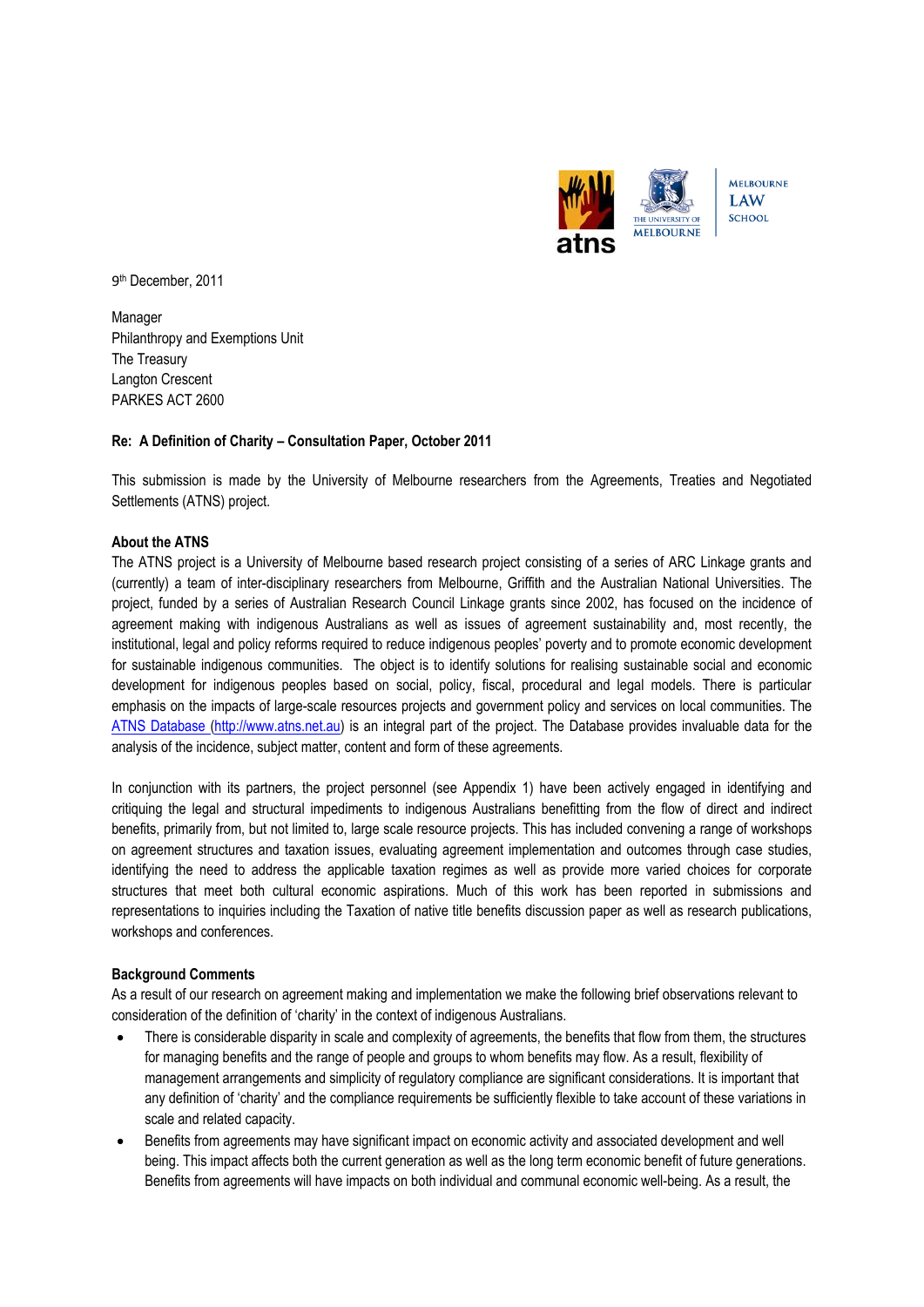structural and taxation arrangements for managing benefits should ensure that benefits flow to both current and future generations.

- The government has recently developed a comprehensive policy in relation to indigenous economic development. Any new definition of 'charity' should not only be consistent with government policy on indigenous economic development but support and facilitate the policy's strategic goals in order to assist functional and integrated action to support indigenous economic development.
- The legal regimes under which agreements are made and benefits flow vary as do the parties to such agreements. It is not possible to confine any arrangements to a single regime, for example, payments made under the provisions of the Native Title Act 1993 (Cth). Any definitional matters should take account of this diversity.

# **Response to Discussion Paper**

We have had the opportunity to read the Submission on the Consultation Paper of the Not-For-Profit Project dated 7 December 2011. We endorse this submission. We particularly draw attention to and endorse the comments on page 41-42 concerning the treatment of Indigenous Organisations and the more detailed test of 'section of the public' that takes account of the issues associated with native title holders or other indigenous community members who are related.

We have also had an opportunity to read, in draft, the Submission on the Consultation Paper from the Minerals Council of Australia and the National Native Title Council. We broadly endorse both the preliminary comments in the submission as well as its recommendations. We are strongly supportive of the proposed Indigenous Community Development Corporation which would address a range of the difficulties identified in our (and others') research. We also strongly endorse the approach to an expanded definition of 'charity' which would facilitate the provision of a broader range of services to indigenous Australians, however they constitute themselves, for both current and future generations.

We have been engaged in researching these structural and taxation issues for a number of years and our support of these submissions arises directly out of our research findings and the collaborative discussions that our project has facilitated.

Please contact me if you wish to discuss any issues further.

## Associate Professor Maureen Tehan

The Melbourne Law School University of Melbourne Victoria Australia. 3010 Tel: +61 3 83446205 Email: m.tehan@unimelb.edu.au